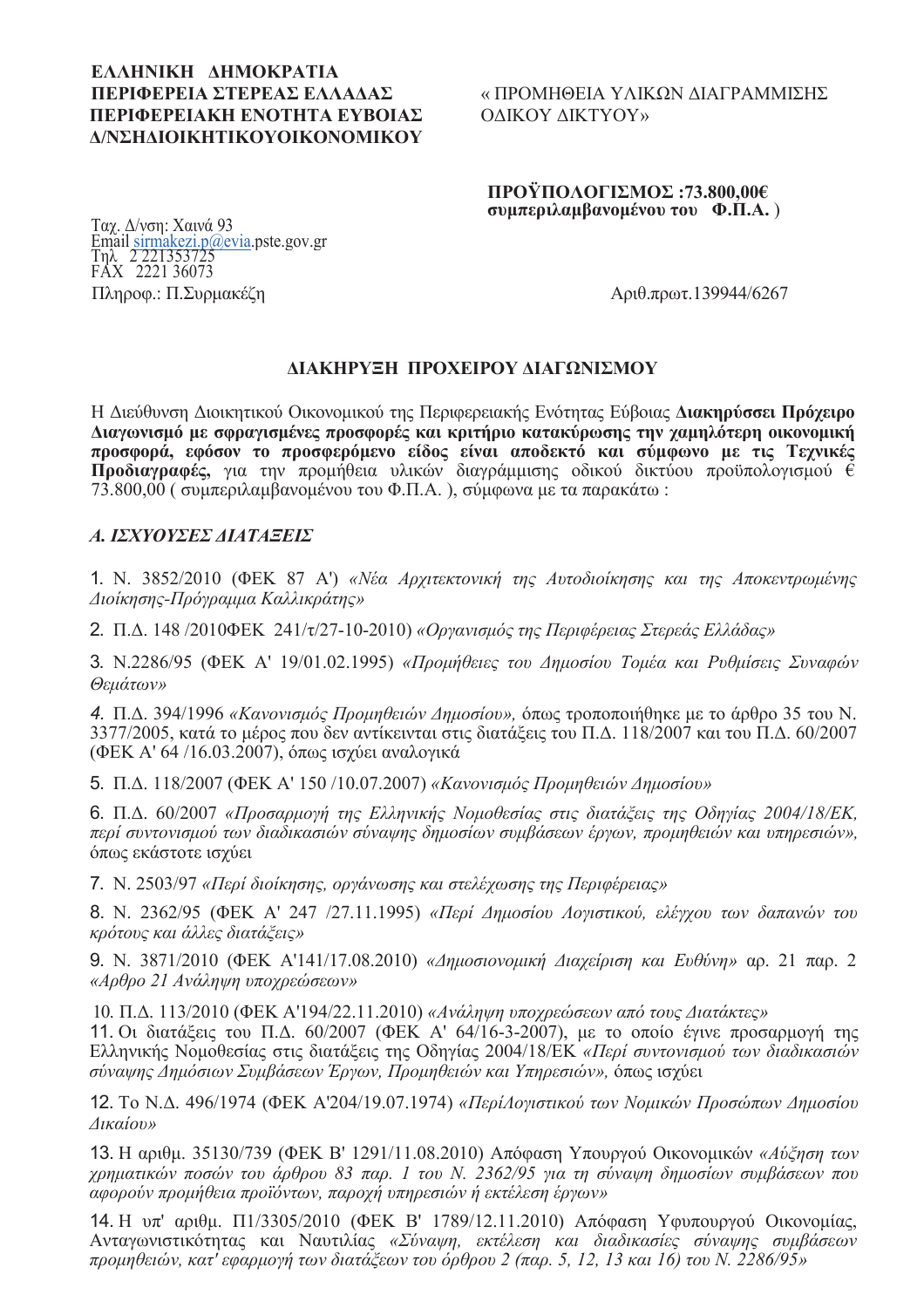15. Οι διατάξεις του ν. 3548/2007 (ΦΕΚ Α' 68/20-3-2007) «Καταχώριση δημοσιεύσεων των φορέων του Δημοσίου στο νομαρχιακό και τοπικό Τύπο και άλλες διατάζεις», όπως ισχύει

16. Η υπ' αριθμ. 16820/02.09.2010 Κοινή Υπουργική Απόφαση (ΦΕΚ 1515/Β/7.9.2010) «Καθορισμός ημερήσιων και εβδομαδιαίων νομαργιακών και τοπικών εφημερίδων που έγουν τη δυνατότητα καταχώρησης δημοσιεύσεων των φορέων του Δημοσίου» και την 1500/28.01.2011 Απόφαση Υπουργείου Εσωτερικών, Αποκέντρωσης & Η.Δ. «Τροποποίηση της υπ' αριθμ. 16820/2.9.2010 Υπουργικής Απόφασης» (ΦΕΚ 1515/Β/7.9.2010)

17. Οι διατάξεις του Ν.3801/04.09.2009 (ΦΕΚ Α' 163) «Ρυθμίσεις θεμάτων προσωπικού με σύμβαση εργασίας ιδιωτικού δικαίου αορίστου χρόνου και άλλες διατάζεις οργάνωσης και λειτουργίας της .<br>Δημόσιας Διοίκησης» Άρθρο 46 «Πληρωμή δαπάνης δημοσίευσης»

18. Οι διατάξεις του Ν. 3886/2010 (ΦΕΚ Α' 173) «Δικαστική προστασία κατά την σύναψη δημοσίων συμβάσεων»

19. Ν. 3861/2010 (ΦΕΚ Α'112/13.07.2010) «Ενίσχυση της διαφάνειας με την υποχρεωτική ανάρτηση νόμων και πράζεων των κυβερνητικών, διοικητικών και αυτοδιοικητικών οργάνων στο διαδίκτυο «Πρόγραμμα Διαύγεια» και άλλες διατάζεις»

απόφαση της Οικονομικής Επιτροπής Περιφέρειας Στεράς Ελλάδας περί της 20. H 684/2012 έγκρισης δαπάνης για την προμήθεια υλικών διαγράμμισης οδικού δικτύου

21 H 1139/2012 απόφαση της Οικονομικής Επιτροπής της Περιφερειακής Ενότητας Εύβοιας περί της έγκρισης διενέργειας Πρόγειρου Μειοδοτικού Διαγωνισμού για την ανάδειξη προμηθευτή υλικών διαγράμμισης και την έγκριση των όρων της σχετικής διακήρυξης.

 $22$ Το 100437/4684 έγγραφο της Δ/νσης Τεχνικών Έργων της Π.Ε. Εύβοιας για την προμήθεια υλικών διαγράμμισης οδικού δικτύου.

# Β. ΣΤΟΙΧΕΙΑ ΔΙΑΓΩΝΙΣΜΟΥ

Β.1. Ο διαγωνισμός είναι Πρόγειρος Διαγωνισμός με κλειστές προσφορές και κριτήριο κατακύρωσης την γαμηλότερη οικονομική προσφορά, εφόσον το προσφερόμενο είδος είναι αποδεκτό και σύμφωνο με τις Τεχνικές Προδιαγραφές, για την ανάδειξη προμηθευτή 21 τόνων ακρυλικού χρώματος λευκού ,2 τόνων ακρυλικού γρώματος κίτρινου και 7.500 τόνους υάλινα αντανακλαστικά σφαιρίδια, με ύψος δαπάνης 73.800,00 € συμπεριλαμβανομένου του Φ.Π.Α. (23%) για ένα έτος από την υπογραφή της σγετικής σύμβασης.

Β.2. Ο Διαγωνισμός θα γίνει την Πέμπτη 10 Ιανουαρίου 2013 και ώρα 11.00 π.μ. (λήξη επίδοσης προσφορών) στο Γραφείο 305 της Διεύθυνσης Διοικητικού Οικονομικού της Π.Ε. Εύβοιας, ενώπιον αρμόδιας Επιτροπής.

Β.3. Ο διαγωνισμός διεξάγεται σύμφωνα με τις διατάξεις του Κ.Π.Δ. και οι συμμετέχοντες για να γίνουν δεκτοί σ' αυτόν, πρέπει να υποβάλλουν τα εξής δικαιολογητικά:

#### 1. α.) Φάκελο προσφοράς στον οποίο θα αναγράφονται τα παρακάτω:

- 1. Φάκελος Προσφοράς
- 2. 0 τίτλος του έργου
- 3. 0 πλήρης τίτλος της Υπηρεσίας που διενεργεί τον διαγωνισμό
- 4. Η ημερομηνία διεξανωνής του διανωνισμού
- 5. Τα στοιχεία του προσφέροντος

#### β.) Μέσα στο κυρίως Φάκελο θα υπάρχουν έξι (6) σφραγισμένοι υποφάκελοι:

1.- Φάκελοι Δικαιολογητικών Συμμετοχής - Πρωτότυπα και Αντίγραφα (2 φάκελοι) 2.-Φάκελοι Οικονομικής Προσφοράς - Πρωτότυπο και αντίγραφο (2 φάκελοι) 3.- Φάκελοι Τεγνικών Προδιαγραφών - Πρωτότυπα και αντίγραφα (2 φάκελοι)

### 2.- Δικαιολογητικά Συμμετογής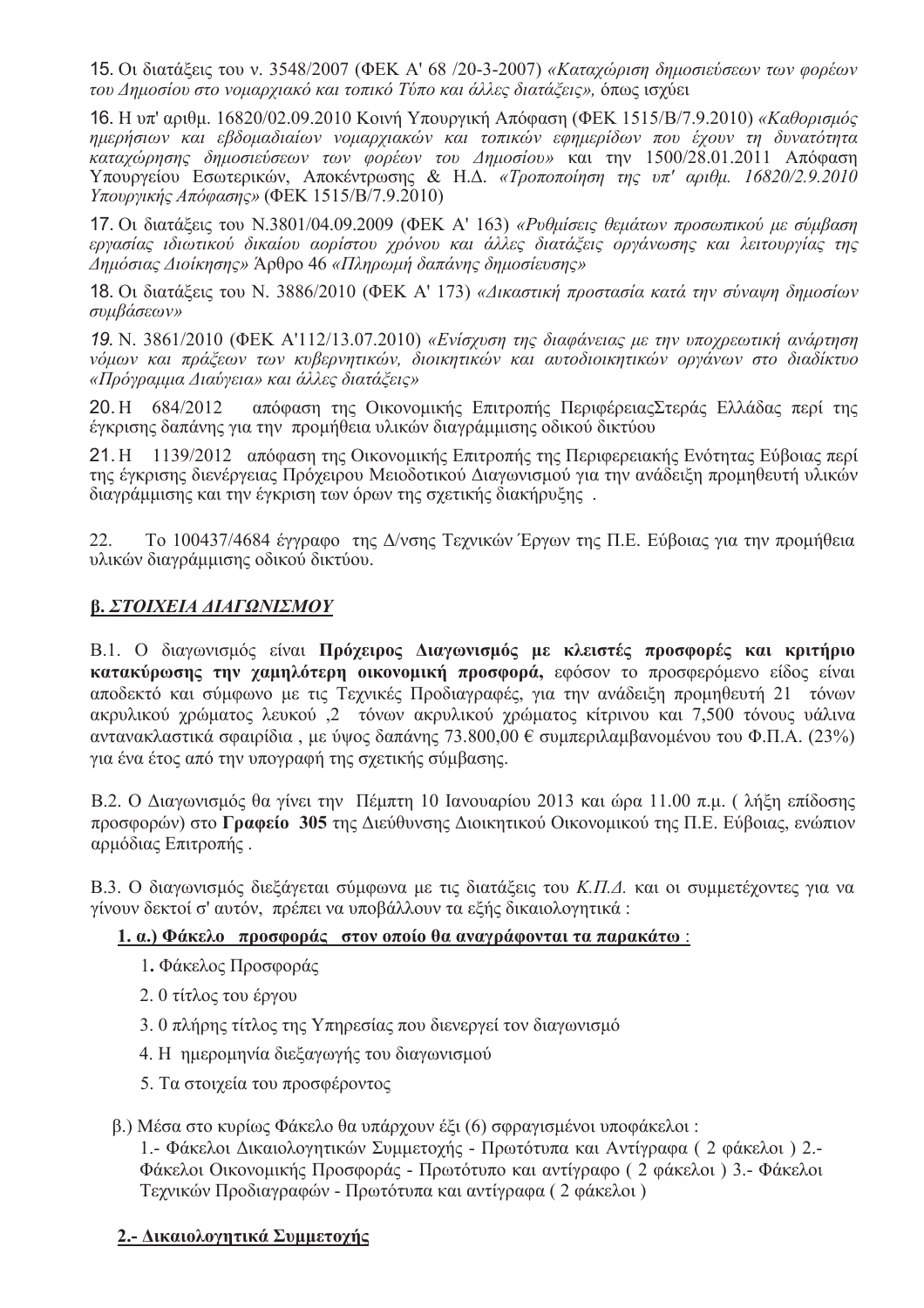Οι υποψήφιοι Ανάδοχοι οφείλουν, μαζί με την προσφορά, να καταθέσουν επί ποινή αποκλεισμού, τα εξής δικαιολογητικά:

## 1. Εγγύηση συμμέτοχης στον διαγωνισμό.

Η εγγύηση αυτή εκδίδεται υπέρ του συμμετέγοντος για ποσό που αντιστοιγεί σε ποσοστό 5%, επί της συνολικής προϋπολογισθείσας δαπάνης με ΦΠΑ.

Η εγγύηση συμμετοχής περιλαμβάνει τα ακόλουθα:

Ι. Την σχετική διακήρυξη, την ημερομηνία διαγωνισμού και τα προς προμήθεια υλικά.

II. Την ημερομηνία λήξης της ισχύος της εγγύησης. (Η εγγύηση πρέπει να ισχύει τουλάχιστον επί ένα μήνα μετά τη λήξη του χρόνου ισχύος της προσφοράς).

Αναγκαία στοιχεία της εγγύησης συμμετοχής κατά την υποβολή της με την προσφορά είναι:

(1) την ανάληψη υποχρέωσης από το πιστωτικό ίδρυμα να καταβάλει το ορισμένο ποσό μετά από απλή έγγραφη ειδοποίηση εκείνου προς τον οποίο και απευθύνεται.

- (2) τον αριθμό πρωτοκόλλου της διακήρυξης,
- (3) το ποσόν που καλύπτει η εγγύηση,
- $(4)$  την ημερομηνία έκδοσης της.
- (5) τα στοιγεία του προμηθευτή υπέρ του οποίου εκδίδεται.

Τυχόν ελλείψεις της εγγύησης συμμετοχής πέραν των αναγκαίων στοιχείων μπορούν να καλύπτονται εκ των υστέρων εντός προθεσμίας 5 ημερών από την έγγραφη ειδοποίηση του προμηθευτή από την Υπηρεσία.

2. Αίτηση συμμετοχής στο διαγωνισμό με μορφή επιστολής προς τη Δ/νση Διοικητικού-Οικονομικού της Π.Ε. Εύβοιας, όπου θα αναφέρονται τα Βασικά στοιχεία (επωνυμία, διεύθυνση, τηλέφωνο επικοινωνίας,) του υποψήφιου Ανάδοχου ή στην περίπτωση

ένωσης, των φορέων που απαρτίζουν τον υποψήφιο Ανάδοχο .Παράλληλα θα αναφέρεται ότι δίνεται η συγκατάθεση για τη διακίνηση εγγράφων μέσω του αριθμού (ή των αριθμών σε περίπτωση ένωσης εταιριών)τηλεομοιοτυπίας που δηλώνεται στην αίτηση. Η αίτηση θα υπογράφεται από το νόμιμο εκπρόσωπο του υποψήφιου Ανάδοχου ή σε περίπτωση σύμπραξης από τους νόμιμους εκπρόσωπους όλων των συμμετεχόντων στη σύμπραξη.

3. Υπεύθυνη δήλωση του Ν.1599/1986 με θεώρηση γνησίου υπογραφής ή ένορκη δήλωση

ενώπιον αρμόδιας αρχής ή συμβολαιογράφου στην οποία θα δηλώνεται ότι η προσφορά συντάχθηκε σύμφωνα με τους όρους και τις προδιαγραφές της παρούσας Προκήρυζης (Γενικοί και Ειδικοί Όροι-), της οποίας ο υποψήφιος Ανάδοχος έλαΒε γνώση, και ότι η υποβαλλόμενη προσφορά του καλύπτει το σύνολο της προκηρυσσόμενης προμήθειας και ότι τα στοιχεία που αναφέρονται στην προσφορά είναι  $\alpha$ κριβή.

**4.** Υπεύθυνη δήλωση του ν. 1599/1986, με θεώρηση γνησίου υπογραφής, στην οποία:

- 1) Να αναγράφονται τα στοιχεία του διαγωνισμού
- 2) Να δηλώνεται ότι, μέχρι και την ημέρα υποβολής της προσφοράς τους:

α) δεν έχουν καταδικασθεί με αμετάκλητη απόφαση για κάποιο από τα αδικήματα (ΐ) συμμετοχή σε εγκληματική οργάνωση,

- δωροδοκία,
- $\omega_{\rm{max}}$ απάτη,

νομιμοποίηση εσόδων από παράνομες δραστηριότητες, για κάποιο από τα αδικήματα του Αγορανομικού Κώδικα, σγετικό με την άσκηση της επαγγελματικής τους δραστηριότητας, εφόσον αυτό ορίζεται στη προκήρυξη ή για κάποιο από τα αδικήματα της υπεξαίρεσης, της απάτης, της εκβίασης, της πλαστογραφίας, της ψευδορκίας, της δωροδοκίας και της δόλιας χρεοκοπίας.

β) δεν τελούν σε πτώχευση και, επίσης, ότι δεν τελούν σε διαδικασία κήρυξης πτώχευσης.

γ) είναι ενήμεροι ως προς τις υποχρεώσεις τους που αφορούν τις εισφορές κοινωνικής ασφάλισης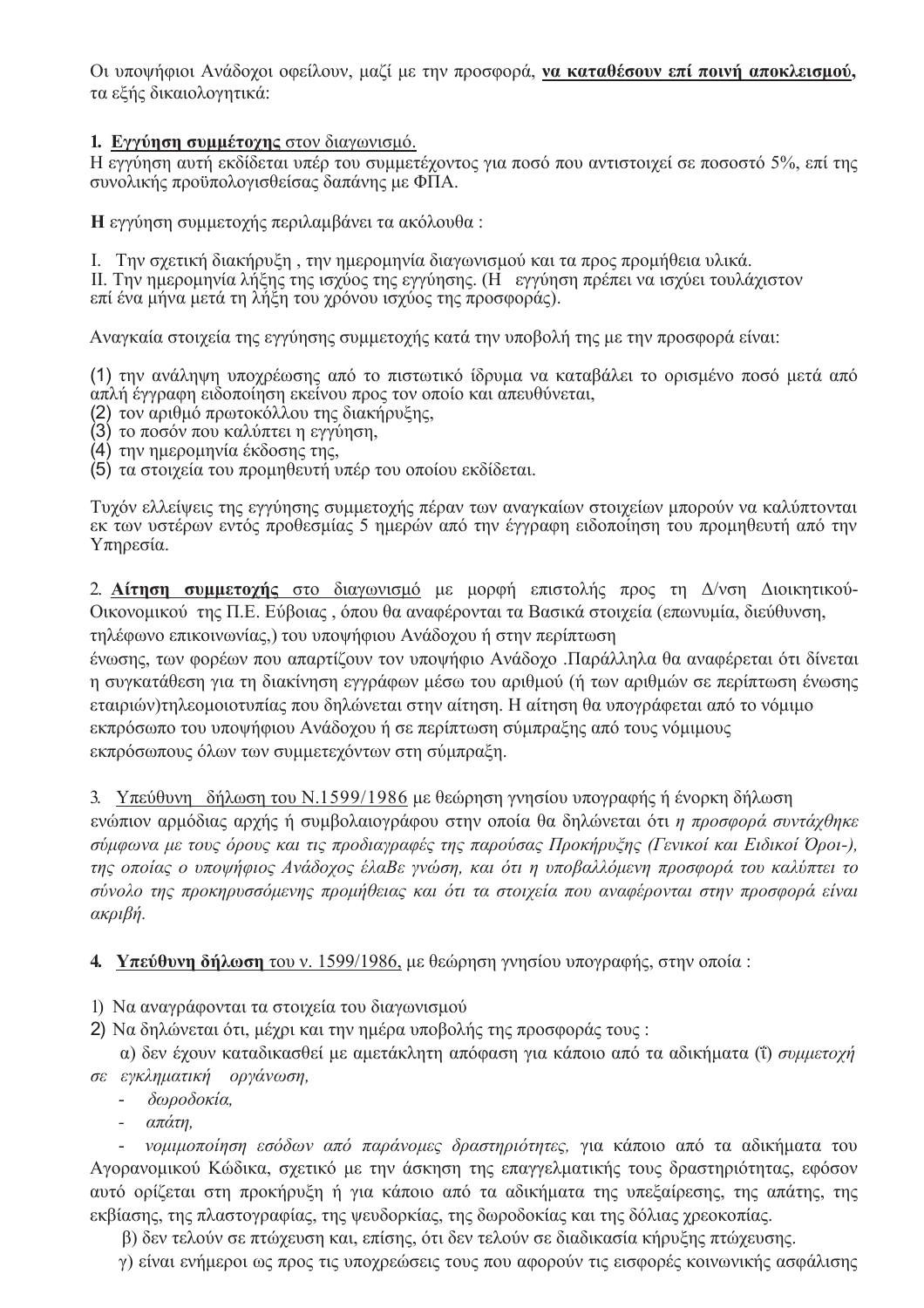(κύριας και επικουρικής) και ως προς τις φορολογικές υποχρεώσεις τους.

δ) είναι εγγεγραμμένοι στο οικείο Επιμελητήριο,

ε) (Για Νομικά πρόσωπα) δεν τελούν υπό κοινή εκκαθάριση του κ.ν. 2190/1920, όπως εκάστοτε ισχύει, ή ειδική εκκαθάριση του ν. 1892/1990 (ΑΤ01), όπως εκάστοτε ισχύει, ή άλλες ανάλογες καταστάσεις (μόνο για αλλοδαπά νομικά πρόσωπα) και, επίσης, ότι δεν τελούν υπό διαδικασία έκδοσης απόφασης κοινής ή ειδικής εκκαθάρισης των ανωτέρω νομοθετημάτων ή υπό άλλες ανάλογες καταστάσεις (μόνο για αλλοδαπά νομικά πρόσωπα).

3) Να αναλαμβάνεται η υπογρέωση για την έγκαιρη και προσήκουσα προσκόμιση των δικαιολογητικών κατακύρωσης που απαιτούνται και περιγράφονται στο άρθρο 6 παρ. 2 του  $\overline{A}$  118/07

5. Υπεύθυνη δήλωση του Ν. 1599/1986 με θεώρηση γνησίου υπογραφής ή ένορκη

δήλωση ενώπιον αρμόδιας αρχής ή συμβολαιογράφου στην οποία θα δηλώνεται ότι ο υποψήφιος Ανάδογος:

(α) δεν έχει διαπράζει κανένα σοβαρό επαγγελματικό παράπτωμα

(β) δεν έχει αποκλεισθεί, από διαγωνισμούς του Ελληνικού Δημοσίου με απόφαση του Υπουργείου Ανάπτυξης (Γ. Γ Εμπορίου) (για αλλοδαπούς από αντίστοιχη αρχή)

(γ) δεν απώλεσε το δικαίωμα να συμμετέχει σε δημόσιους διαγωνισμούς με απόφαση άλλης Δημόσιας Υπηρεσίας ή Ν. Π. Δ. Δ, Ν. Π. Ι. Δ ή ΑΕ του Δημοσίου Τομέα γιατ<sup>1</sup> δεν εκπλήρωσαν τις συμβατικές τους υποχρεώσεις.

6. Παραστατικό εκπροσώπησης στην περίπτωση που οι προσφέροντες συμμετέχουν στους διαγωνισμούς με αντιπρόσωπο τους.

# 3.- Φάκελοι Οικονομικής Προσφοράς (Πρωτότυπο και Αντίγραφο)

Θα είναι σφραγισμένοι και θα αναγράφονται τα στοιγεία του προσφέροντος καθώς και ο τίτλος της Προμήθειας και ο φορέας που απευθύνεται ο Διαγωνιζόμενος.

Μέσα στον κάθε φάκελο θα υπάρχει Οικονομική Προσφορά στην οποία ο Διαγωνιζόμενος θα αναγράφει την προσφερόμενη τιμή μονάδος χωρίς Φ.Π.Α. (ε/τόνο), το όλο τίμημα της Προμήθειας ( γωρίς Φ.Π.Α.), τον Φ.Π.Α. και το σύνολο, ξεγωριστά.

Η ισχύς της Οικονομικής Προσφοράς θα είναι για 360 ημέρες.

# 4.- Φάκελοι Τεχνικής Προσφοράς (Πρωτότυπο και Αντίγραφο)

 $\tau \eta \zeta$ Τεγνικής Προσφοράς  $\theta\alpha$ περιέγονται επίσημα πιστοποιητικά (ή Στο φάκελο επικυρωμένα φωτοαντίγραφα) που θα αποδεικνύουν την ποιότητα των προσφερόμενων υλικών.

1. Υπεύθυνη δήλωση της παρ.4 άρ.8 Ν.1599/86, όπως εκάστοτε ισχύει, με θεώρηση γνησίου υπογραφής (κατ' άρθρο 5α.Β.1.α.ii. ΠΔ.118/07).

2. Υπεύθυνες δηλώσεις, σύμφωνα με τις παραγράφους 1, 2 και 3, του άρθρου 18, ΠΔ.118/07.

3. Υπεύθυνη δήλωση του άρθρου 8α παρ.3. (κατ' άρθρο 5α.Β.1.α.ν. ΠΔ.118/07), στην οποία να αναλαμβάνεται η υποχρέωση για την έγκαιρη και προσήκουσα προσκόμιση των πιστοποιητικών ποιότητας του άρ.8.2.ζ.

4. Πιστοποιητικά ποιότητας, που να βεβαιώνουν τη καταλληλότητα των υλικών (κατ' άρθρο 5α.Β.2.ii.  $\Pi\Delta.118/07$ ).

Οι προσφορές θα πρέπει να συνοδεύονται με σχετικά έγγραφα, με τα αποτελέσματα εργαστηριακού ελέγχου δειγμάτων, από το Κεντρικό Εργαστήριο Δημοσίων Έργων (Κ.Ε.Δ.Ε) του ΥΠΕ.ΧΩ.Δ.Ε., ή με ανάλογα πιστοποιητικά ποιότητας, από Κρατικά εργαστήρια Δημοσίων Έργων χωρών μελών της EE.

Κάθε προσφερόμενο υλικό διανράμμισης, πρέπει να φέρει, οπωσδήποτε, πιστοποιητικό ένκρισης,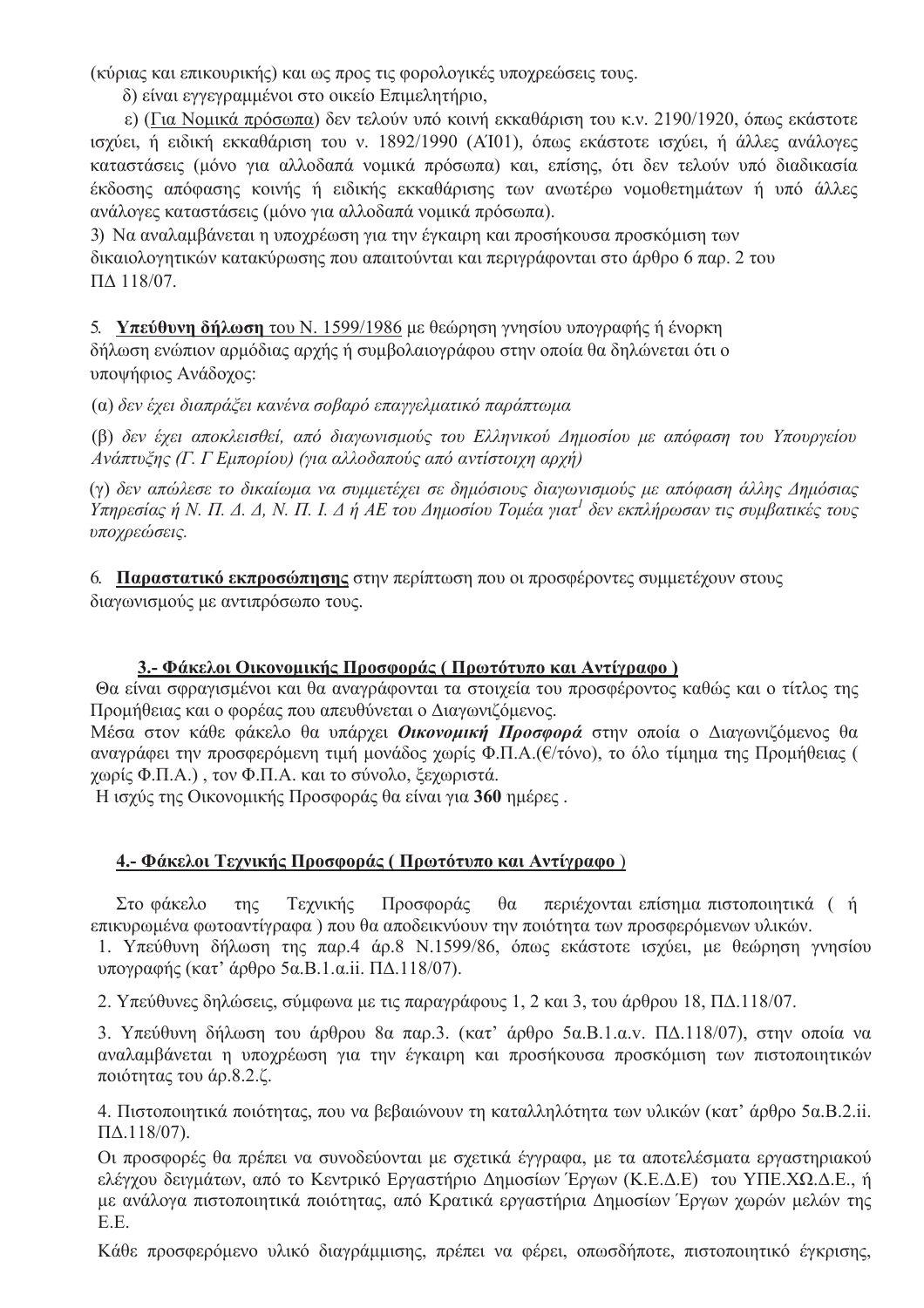ύστερα από δοκιμές σε προσομοιωτή κυκλοφορίας σύμφωνα με τα πρότυπα ΕΛΟΤ ΕΝ 13197 και ΕΛΟΤ ΕΝ 1436 από Κρατικό Εργαστήριο Δημοσίων Έργων χωρών μελών της Ε.Ε., κλάση κυκλοφορίας τουλάχιστον Ρ5.

4.1. Εφόσον κατασκευάζει ο ίδιος το τελικό προϊόν: Του προμηθευτή, ο οποίος και τα κατασκευάζει (σύμφωνα με τα άρθρα 8α.1, 8.2.ζ. και 8.5, του ΠΔ.118/07).

4.2. Εφόσον δεν κατασκευάζει ο ίδιος το τελικό προϊόν: Του κατασκευαστή, ο οποίος τα κατασκευάζει (σύμφωνα με τα άρθρα 8α.2, 8.2.ζ. και 8.5, του ΠΔ.118/07).

5. Ξενόγλωσσα πιστοποιητικά, βεβαιώσεις και εγγυήσεις, πρέπει να συνοδεύονται, απαραίτητα, από επίσημη μετάφραση ΠΔ.118/07 άρ.5 και άρ.25.1.

## 5) ΤΕΧΝΙΚΕΣ ΠΡΟΔΙΑΓΡΑΦΕΣ

#### Λευκό ακρυλικό χρώμα διαγράμμισης οδών

Για τη προμήθεια του **ακρυλικού** χρώματος διαγράμμισης οδών ισχύει το Ευρωπαϊκό πρότυπο EN1871 «Υλικά οριζόντιας σήμανσης οδών - Φυσικές ιδιότητες» και συγκεκριμένα οι κατηγορίες

LF7 για το παράγοντα φωτεινότητας, UV1 για την επιταχυνόμενη γήρανση UV και BR2 για την επίδραση ασφάλτου.

Επιπλέον το χρώμα πρέπει να πληροί τα παρακάτω:

- $\sqrt{N}$  Να αποτελείται από χρωστική, ακρυλικές ρητίνες και τους κατάλληλους οργανικούς διαλύτες.
- ν Όταν εφαρμόζεται στο οδόστρωμα, να εξατμίζεται και να δίνει σταθερό υμένα.
- $\sqrt{\phantom{a}}$  Να συνεργάζεται με τα υάλινα σφαιρίδια που προδιαγράφονται στο ΕΝ1423 και την Π.Τ.Π. ΧΡ-1, τα οποία κατά την εφαρμογή της διαγράμμισης ψεκάζονται στον υγρό υμένα του γρώματος.
- V Να είναι ικανό να αποτρέπει τη πλήρη κάλυψη των μεγαλύτερων σφαιριδίων λόγω τριγοειδούς ανύψωσης και να εξασφαλίζει στα σφαιρίδια τη μέγιστη πρόσφυση, ώστε να προκύπτει λωρίδα διαγράμμισης πολύ ανθεκτική στη γήρανση και τη φθορά.
- $\sqrt{2}$  Να είναι καλά αναμεμειγμένο, να μη κατακάθεται και να μη συσσωματώνεται μόνιμα μέσα στο δογείο μετά περίοδο αποθηκεύσεως τουλάγιστον 1 έτους και να επανέργεται εύκολα με ανάδευση στην αρχική του κατάσταση.
- $\sqrt{2}$  Όταν ξηραίνεται στην επιφάνεια του οδοστρώματος, να δίνει υμένα με καλή πρόσφυση, που δε μεταβάλλεται αισθητά ο χρωματισμός του με την επίδραση της ηλιακής ακτινοβολίας, της κυκλοφορίας και της παρόδου του χρόνου.
- V Nα εφαρμόζεται εύκολα και ομοιόμορφα με τα μηχανήματα διαγράμμισης οδών.
- $\sqrt{\phantom{a}}$  Nα έγει περιεκτικότητα σε TiO > 1.3% κ.β. Το ποσοστό TiO στο γρώμα, προσδιορίζεται σύμφωνα με το ASTM D1394 - Αναγωγική μέθοδος JONES.
- $\sqrt{\phantom{0}}$  Να έγει ιξώδες 70-80 K.U. (KREBS UNITS). Το ιξώδες προσδιορίζεται σύμφωνα με το ASTM D562.
- $\sqrt{\phantom{a}}$  Nα έγει γρόνο ξήρανσης (No PICK-UP TIME)  $\leq$  20min. Ο χρόνος ξήρανσης προσδιορίζεται σύμφωνα με το ASTM D711.
- $\sqrt{\phantom{a}}$  Να έχει λεπτότητα κόκκων (HEGMAN)  $\geq$  3. Η λεπτότης κόκκων προσδιορίζεται σύμφωνα με το ASTM D1210.
- $\sqrt{N\alpha}$  έγει αντογή σε φθορά μετά θέρμανση  $>$  50 kg. Η αντογή σε φθορά μετά θέρμανση προσδιορίζεται ως ακολούθως: Το χρώμα εφαρμόζεται σε ξηρό υμένα πάχους περίπου 80μ πάνω σε γυάλινο δοκίμιο διαστάσεων 15cm X 7cm καλά καθαρισμένο με διαλύτη. Το πάγος του ξηρού υμένα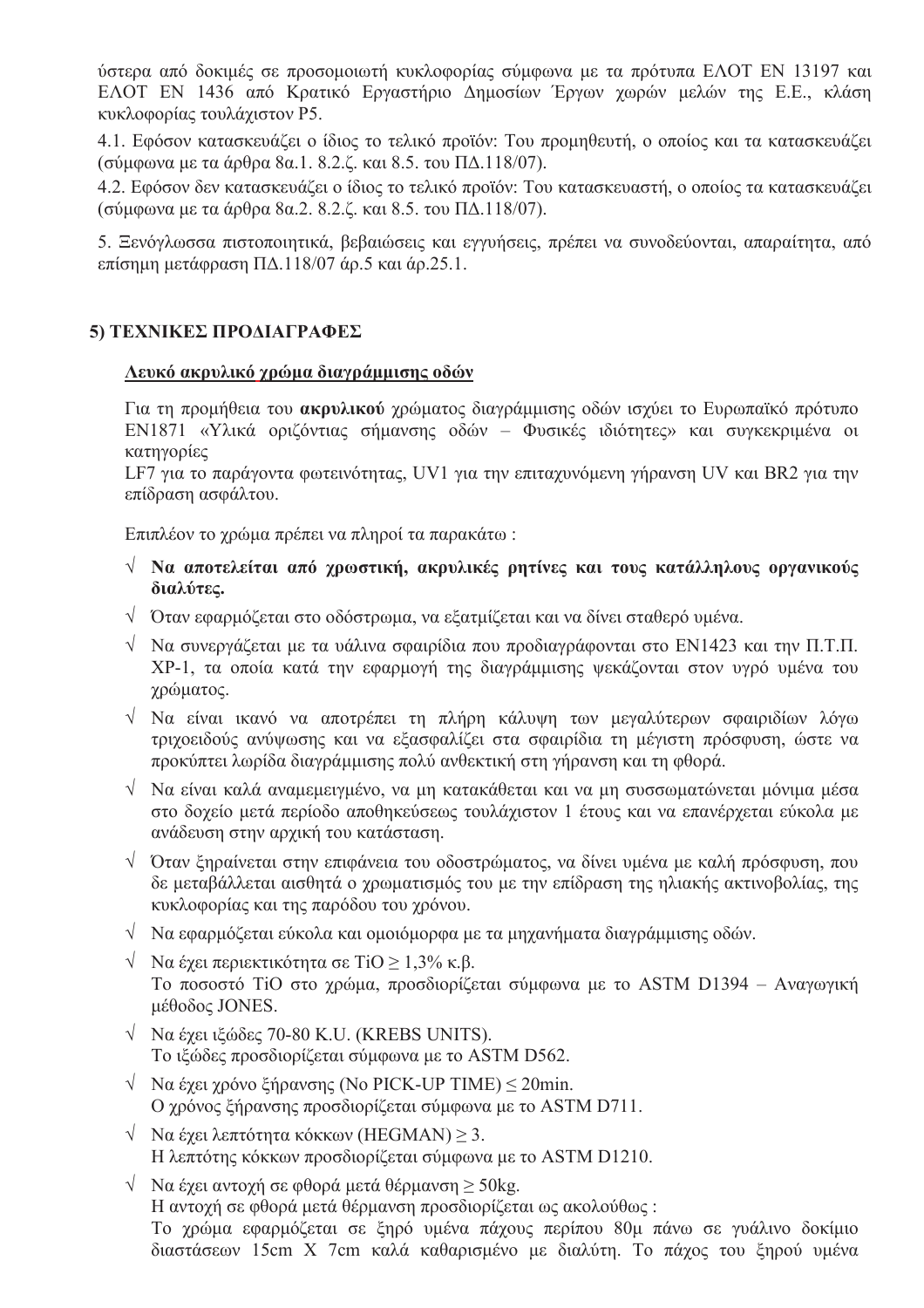προσδιορίζεται 24 ώρες μετά τη διάστρωση. Το δοκίμιο θερμαίνεται σε πυριαντήριο επί 3 ώρες σε θερμοκρασία  $105^{\circ}\text{C}$  –  $110^{\circ}\text{C}$  και εν συνεχεία κλιματίζεται επί 30 λεπτά σε θερμοκρασία 25 ± 2<sup>o</sup>C και σγετική υγρασία 50% ± 5%.

To δοκίμιο υποβάλλεται σε δοκιμασία φθοράς με το ASTM D968.

Η άμμος που γρησιμοποιείται είναι η πρότυπη άμμος CEN EN196-1.

 $\sqrt{\frac{1}{10}}$  το γρώμα δεν πρέπει να παρουσιάζει ρηγματώσεις, απολεπίσεις ή απώλεια πρόσφυσης όταν δοκιμάζεται όπως περιγράφεται ακολούθως: Το χρώμα εφαρμόζεται με υμενογράφο σε υγρό υμένα 127μ πάνω σε πλακίδιο λευκοσιδήρου

διαστάσεων 7,5cm X 12,5cm και βάρους 1,6 έως 2,1 kg/m<sup>2</sup>, καλά καθαρισμένο με διαλύτη.

Ο υμένας ξηραίνεται στους  $21^{\circ}$ C - 26°C σε οριζόντια θέση επί 18ωρο, στη συνέχεια θερμαίνεται σε πυριαντήριο σε θερμοκρασία 55<sup>°</sup>C  $\pm$  2<sup>°</sup>C επί 2ωρο, ψύχεται σε θερμοκρασία δωματίου επί μισή ώρα και κάμπτεται γύρω από ξύλινη ράβδο διαμέτρου 12,5mm.

V Το γρώμα, δεν πρέπει να παρουσιάζει απώλεια πρόσφυσης, ξεφλουδίσματα ή άλλες αλλοιώσεις εκτός μίας ελαφριάς απώλειας της στιλπνότητας του, όταν δοκιμάζεται ως ακολούθως:

Το χρώμα εφαρμόζεται με υμενογράφο σε υγρό υμένα 380μ σε καθαρό γυάλινο δοκίμιο.

Ο υμένας ξηραίνεται στους  $21^{\circ}$ C -  $26^{\circ}$ C σε οριζόντια θέση επί 72 ώρες.

Το δοκίμιο εμβαπτίζεται κατά το ήμισυ σε αποσταγμένο νερό σε θερμοκρασία δωματίου για 18 ώρες, αφήνεται να ξηρανθεί στον αέρα επί δίωρο και εξετάζεται.

- V Το γρώμα όταν ψεκάζεται σε οριζόντιες επιφάνειες λαμαρίνας ή αλουμινίου και σε πάχος υγρού υμένα περίπου 400μ, πρέπει να δίνει υμένα ο οποίος να ξηραίνεται και να προκύπτει επιφάνεια λεία, ομοιόμορφη, γωρίς ανωμαλίες και τραγύτητα και οποιαδήποτε άλλη ασυνέγεια. Το γρώμα δεν πρέπει να παρουσιάζει ραβδώσεις ή διαγωρισμό όταν ψεκάζεται σε καθαρό γυαλί.
- $\sqrt{1}$  Η δοκιμή της αποθήκευσης θα γίνεται σύμφωνα με το ASTM D1309 και πρέπει να είναι  $\geq 6$ . Το ΚΕΔΕ προς το παρόν δεν έχει τον απαιτούμενο από το ΕΝ1871 εξοπλισμό για τη δοκιμή αυτή, η δε εναλλακτική λύση του 1871 (φυσική αποθήκευση 6 μηνών) είναι πρακτικά αδύνατη για την εμπρόθεσμη διεξαγωγή του διαγωνισμού.

Ως προς τη δειγματοληψία ισχύει η προδιαγραφή που εγκρίθηκε με την απόφαση ΒΜ5/30757/18-10-84 (ФЕК 799/В/9-11-84).

Για τη συσκευασία ισχύει η παράγραφος 3.1 του «Τεύχος οδηγιών κατασκευής διαγραμμίσεων οδών με λευκό ή κίτρινο γρώμα» έτους 1982.

Οι επιπλέον έλεγχοι που δεν προβλέπονται στο ΕΝ1871, θεωρούνται αναγκαίοι δεδομένου ότι δεν γίνονται οι έλεγχοι επιδόσεων των χρωμάτων σύμφωνα με το EN1436 «Επιδόσεις διαγραμμίσεων οδών, (τεχνικά χαρακτηριστικά)».

Επιπλέον των ανωτέρω και σύμφωνα με το υπ'αρίθμ. 3912678/1852/99/19-7-99 έγγραφο του Γενικού Χημείου του Κράτους, εφόσον πρόκειται για παρασκεύασμα που ταξινομείται ως επιβλαβές και εύφλεκτο, σύμφωνα με την Απόφαση Α.Χ.Σ.1197/89 (ΦΕΚ 567/Β/90) «Περί επικίνδυνων παρασκευασμάτων» και το Παράρτημα Ι της Απόφασης Α.Χ.Σ.378/94 (ΦΕΚ 705/B/20-9-94) «Περί επικινδύνων ουσιών», θα επισημαίνεται με τα σύμβολα κινδύνου F, Xn, τις ενδείξεις που αφορούν τους ιδιαίτερους κινδύνους – φράσεις R:R11 πολύ εύφλεκτο και R20 επιβλαβές όταν εισπνέεται και τις τυποποιημένες οδηγίες προφύλαξης – φράσεις S:

S16 μακριά από πηγές ανάφλεξης - απαγορεύεται το κάπνισμα

S25 αποφεύγετε την επαφή με τα μάτια

S29 μην αδειάζετε το περιεγόμενο στην απογέτευση

S33 λάβετε προστατευτικά μέτρα έναντι ηλεκτροστατικών εκκενώσεων.

Επίσης το επικίνδυνο παρασκεύασμα θα συνοδεύεται από «δελτίο δεδομένων ασφαλείας» σύμφωνα με το άρθρο 3 της απόφασης Α.Χ.Σ.508/91 (ΦΕΚ 886/Β/30-10-91) «Περί καθορισμού κανόνων για το σύστημα ειδικής πληροφόρησης σχετικά με τα επικίνδυνα παρασκευάσματα», όπως αυτή τροποποιήθηκε με την απόφαση Α.Χ.Σ.47/95 (ΦΕΚ 431/17-5-95). Κίτρινο ακρυλικό γρώμα διαγράμμισης οδών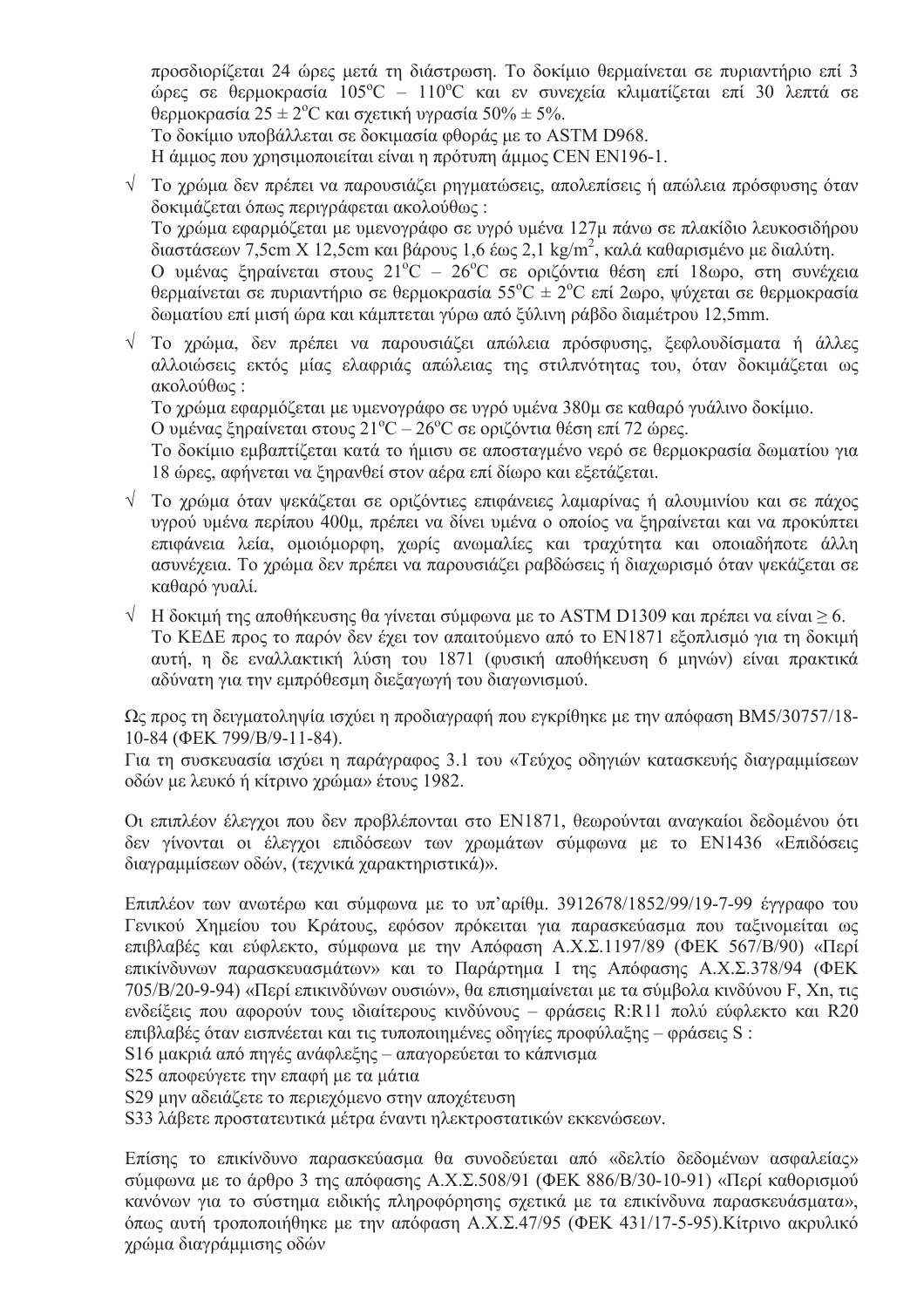Για τη προμήθεια κίτρινου ακρυλικού χρώματος διαγράμμισης οδών ισχύει το Ευρωπαϊκό ποότυπο EN1871 «Υλικά οριζόντιας σήμανσης οδών - Φυσικές ιδιότητες» και συγκεκριμένα οι κατηγορίες

LF2 ( $\beta \ge 0.50$ ) για το παράγοντα φωτεινότητας, UV1 για την επιταγυνόμενη γήρανση UVB και BR2 (Δ $\beta$   $\leq$  0,05) για την επίδραση ασφάλτου.

Επιπλέον το γρώμα πρέπει να πληροί τα παρακάτω:

- $\sqrt{N}$  Να αποτελείται από χρωστική, ακρυλικές ρητίνες και τους κατάλληλους οργανικούς διαλύτες.
- ν Όταν εφαρμόζεται στο οδόστρωμα, να σχηματίζεται σταθερός υμένας μετά την εξάτμιση του διαλύτη.
- $\sqrt{N}$  Να συνεργάζεται με τα υάλινα σφαιρίδια που προδιαγράφονται στο EN1423, τα οποία κατά την εφαρμογή της διαγράμμισης ψεκάζονται στον υγρό υμένα του γρώματος.
- V Να είναι ικανό να αποτρέπει τη πλήρη κάλυψη των μεγαλύτερων σφαιριδίων λόγω τριχοειδούς ανύψωσης και να εξασφαλίζει στα σφαιρίδια τη μέγιστη πρόσφυση, ώστε να προκύπτει λωρίδα διαγράμμισης πολύ ανθεκτική στη γήρανση και τη φθορά.
- $\sqrt{2}$  Να είναι καλά αναμεμειγμένο, να μη κατακάθεται και να μη συσσωματώνεται μόνιμα μέσα στο δοχείο μετά περίοδο αποθηκεύσεως τουλάχιστον 1 έτους και να επανέρχεται εύκολα με ανάδευση στην αρχική του κατάσταση.
- $\sqrt{2}$  Όταν ξηραίνεται στην επιφάνεια του οδοστρώματος, να δίνει υμένα με καλή πρόσφυση, που δε μεταβάλλεται αισθητά ο χρωματισμός του με την επίδραση της ηλιακής ακτινοβολίας, της κυκλοφορίας και της παρόδου του χρόνου.
- ν Να εφαρμόζεται εύκολα και ομοιόμορφα με τα μηχανήματα διαγράμμισης οδών.
- $\sqrt{\phantom{0}}$  Να έχει ιξώδες 70-80 K.U. (KREBS UNITS). Το ιξώδες προσδιορίζεται σύμφωνα με το ASTM D562.
- $\sqrt{\phantom{a}}$  Nα έχει χρόνο ξήρανσης (No PICK-UP TIME) < 20min. Ο χρόνος ξήρανσης προσδιορίζεται σύμφωνα με το ASTM D711.
- $\sqrt{\phantom{a}}$  Να έγει λεπτότητα κόκκων (HEGMAN) > 3. Η λεπτότης κόκκων προσδιορίζεται σύμφωνα με το ASTM D1210.
- $\sqrt{N\alpha}$  έγει αντογή σε φθορά μετά θέρμανση > 43 kg. Η αντογή σε φθορά μετά θέρμανση προσδιορίζεται ως ακολούθως: Το χρώμα εφαρμόζεται σε ξηρό υμένα πάχους περίπου 80μ πάνω σε γυάλινο δοκίμιο διαστάσεων 15cm X 7cm καλά καθαρισμένο με διαλύτη. Το πάχος του ξηρού υμένα προσδιορίζεται 24 ώρες μετά τη διάστρωση. Το δοκίμιο θερμαίνεται σε πυριαντήριο επί 3 ώρες σε θερμοκρασία  $105^{\circ}\text{C} - 110^{\circ}\text{C}$  και εν συνεγεία κλιματίζεται επί 30 λεπτά σε θερμοκρασία 25 ± 2<sup>o</sup>C και σχετική υγρασία 50% ± 5%. Το δοκίμιο υποβάλλεται σε δοκιμασία φθοράς με το ASTM D968. Η άμμος που γρησιμοποιείται είναι η πρότυπη άμμος CEN EN196-1.
- $\sqrt{\frac{1}{10}}$  γρώμα δεν πρέπει να παρουσιάζει ρηγματώσεις, απολεπίσεις ή απώλεια πρόσφυσης όταν δοκιμάζεται όπως περιγράφεται ακολούθως: Το γρώμα εφαρμόζεται με υμενογράφο σε υγρό υμένα 127μ πάνω σε πλακίδιο λευκοσιδήρου διαστάσεων 7,5cm X 12,5cm και βάρους 1,6 έως 2,1 kg/m<sup>2</sup>, καλά καθαρισμένο με διαλύτη. Ο υμένας ξηραίνεται στους  $21^{\circ}$ C -  $26^{\circ}$ C σε οριζόντια θέση επί 18ωρο, στη συνέγεια θερμαίνεται σε πυριαντήριο σε θερμοκρασία 55<sup>°</sup>C  $\pm 2$ <sup>°</sup>C επί 2ωρο, ψύγεται σε θερμοκρασία δωματίου επί μισή ώρα και κάμπτεται γύρω από ξύλινη ράβδο διαμέτρου 12,5mm.
- V Το χρώμα, δεν πρέπει να παρουσιάζει απώλεια πρόσφυσης, ξεφλουδίσματα ή άλλες αλλοιώσεις εκτός μίας ελαφριάς απώλειας της στιλπνότητας του, όταν δοκιμάζεται ως ακολούθως:

Το γρώμα εφαρμόζεται με υμενογράφο σε υγρό υμένα 380μ σε καθαρό γυάλινο δοκίμιο. Ο υμένας ξηραίνεται στους 21<sup>°</sup>C - 26<sup>°</sup>C σε οριζόντια θέση επί 72 ώρες.

Το δοκίμιο εμβαπτίζεται κατά το ήμισυ σε αποσταγμένο νερό σε θερμοκρασία δωματίου για 18 ώρες, αφήνεται να ξηρανθεί στον αέρα επί δίωρο και εξετάζεται.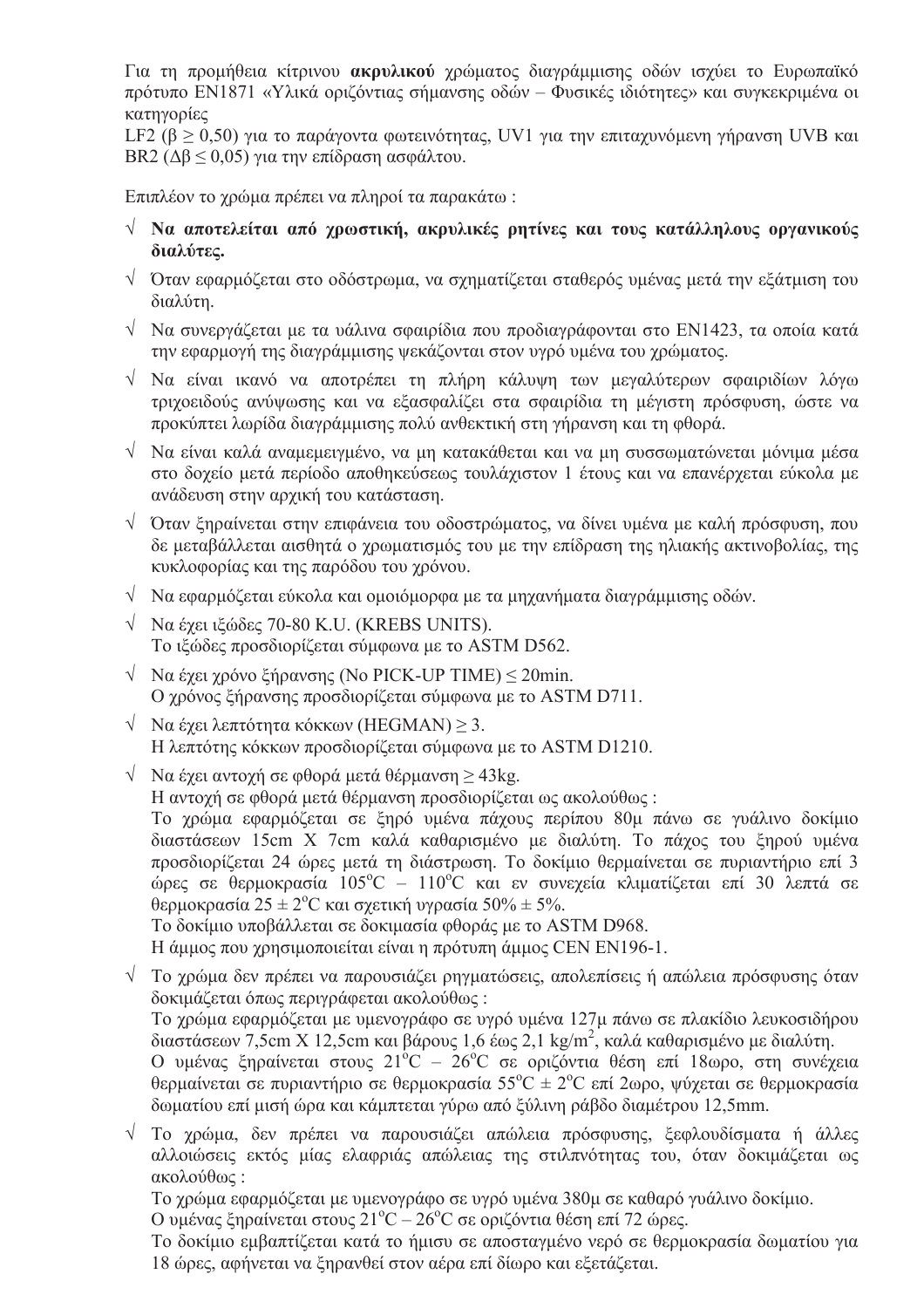- $\sqrt{\ }$  Το γρώμα όταν ψεκάζεται σε οριζόντιες επιφάνειες λαμαρίνας ή αλουμινίου και σε πάγος υγρού υμένα περίπου 400μ, πρέπει να δίνει υμένα ο οποίος να ξηραίνεται και να προκύπτει επιφάνεια λεία, ομοιόμορφη, χωρίς ανωμαλίες και τραχύτητα και οποιαδήποτε άλλη ασυνέχεια. Το χρώμα δεν πρέπει να παρουσιάζει ραβδώσεις ή διαχωρισμό όταν ψεκάζεται σε καθαρό γυαλί.
- $\sqrt{\frac{1}{10}}$  Η δοκιμή της αποθήκευσης θα γίνεται σύμφωνα με το ASTM D1309 και πρέπει να είναι  $\geq$  6. Το ΚΕΔΕ προς το παρόν δεν έχει τον απαιτούμενο από το ΕΝ1871 εξοπλισμό για τη δοκιμή αυτή, η δε εναλλακτική λύση του 1871 (φυσική αποθήκευση 6 μηνών) είναι πρακτικά αδύνατη για την εμπρόθεσμη διεξαγωγή του διαγωνισμού.

Ως προς τη δειγματοληψία ισχύει η προδιαγραφή που εγκρίθηκε με την απόφαση BM5/30757/18-10-84 (ФЕК 799/В/9-11-84).

Για τη συσκευασία ισχύει η παράγραφος 3.1 του «Τεύχος οδηγιών κατασκευής διαγραμμίσεων οδών με λευκό ή κίτρινο γρώμα» έτους 1982.

Οι επιπλέον έλεγχοι που δεν προβλέπονται στο ΕΝ1871, θεωρούνται αναγκαίοι δεδομένου ότι δεν γίνονται οι έλεγχοι επιδόσεων των χρωμάτων σύμφωνα με το EN1436 «Επιδόσεις διαγραμμίσεων οδών, (τεγνικά γαρακτηριστικά)».

Επιπλέον των ανωτέρω και σύμφωνα με το υπ'αρίθμ. 3912678/1852/99/19-7-99 έγγραφο του Γενικού Χημείου του Κράτους, εφόσον πρόκειται για παρασκεύασμα που ταξινομείται ως επιβλαβές και εύφλεκτο, σύμφωνα με την Απόφαση Α.Χ.Σ.1197/89 (ΦΕΚ 567/Β/90) «Περί επικίνδυνων παρασκευασμάτων» και το Παράρτημα I της Απόφασης Α.Χ.Σ.378/94 (ΦΕΚ 705/B/20-9-94) «Περί επικινδύνων ουσιών», θα επισημαίνεται με τα σύμβολα κινδύνου F, Xn, τις ενδείξεις που αφορούν τους ιδιαίτερους κινδύνους - φράσεις R:R11 πολύ εύφλεκτο και R20 επιβλαβές όταν εισπνέεται και τις τυποποιημένες οδηγίες προφύλαξης – φράσεις S:

S16 μακριά από πηγές ανάφλεξης – απαγορεύεται το κάπνισμα

S25 αποφεύγετε την επαφή με τα μάτια

S29 μην αδειάζετε το περιεχόμενο στην αποχέτευση

S33 λάβετε προστατευτικά μέτρα έναντι ηλεκτροστατικών εκκενώσεων.

Επίσης το επικίνδυνο παρασκεύασμα θα συνοδεύεται από «δελτίο δεδομένων ασφαλείας» σύμφωνα με το άρθρο 3 της απόφασης Α.Χ.Σ.508/91 (ΦΕΚ 886/Β/30-10-91) «Περί καθορισμού κανόνων για το σύστημα ειδικής πληροφόρησης σχετικά με τα επικίνδυνα παρασκευάσματα», όπως αυτή τροποποιήθηκε με την απόφαση Α.Χ.Σ.47/95 (ΦΕΚ 431/17-5-95).

# ΣΥΣΚΕΥΑΣΙΑ ΚΑΙ ΑΠΟΘΗΚΕΥΣΗ ΧΡΩΜΑΤΟΣ

Το χρώμα πρέπει να συσκευάζεται σε καινούρια δοχεία, ερμητικά κλεισμένα.

Όλα τα δογεία πρέπει να φέρουν κολλημένη από το προμηθευτή ετικέτα επί της οποίας θα αναγράφονται τα παρακάτω:

- $\sqrt{\frac{1}{\pi}}$  Τα στοιχεία του προμηθευτή
- V Ο αριθμός της σύμβασης
- $\sqrt{\frac{1}{\pi}}$  Το καθαρό βάρος
- V Η ημερομηνία συσκευασίας
- $\sqrt{H}$  ημερομηνία λήξεως.
- $\sqrt{\frac{1}{2}}$  Επισήμανση με τα σύμβολα κινδύνου, τις ενδείξεις που αφορούν ιδιαίτερους κινδύνους και θα συνοδεύονται από «δελτίο δεδομένων ασφαλείας», (όπως αυτά αναφέρονται στις παρούσες Τεχνικές Προδιαγραφές και καθορίζονται από τις διατάξεις που ισχύουν σήμερα).

Η αποθήκευση των δοχείων χρώματος, από της παραλαβής μέχρι και της χρησιμοποιήσεως,

θα πρέπει να γίνεται σε στεγασμένους χώρους.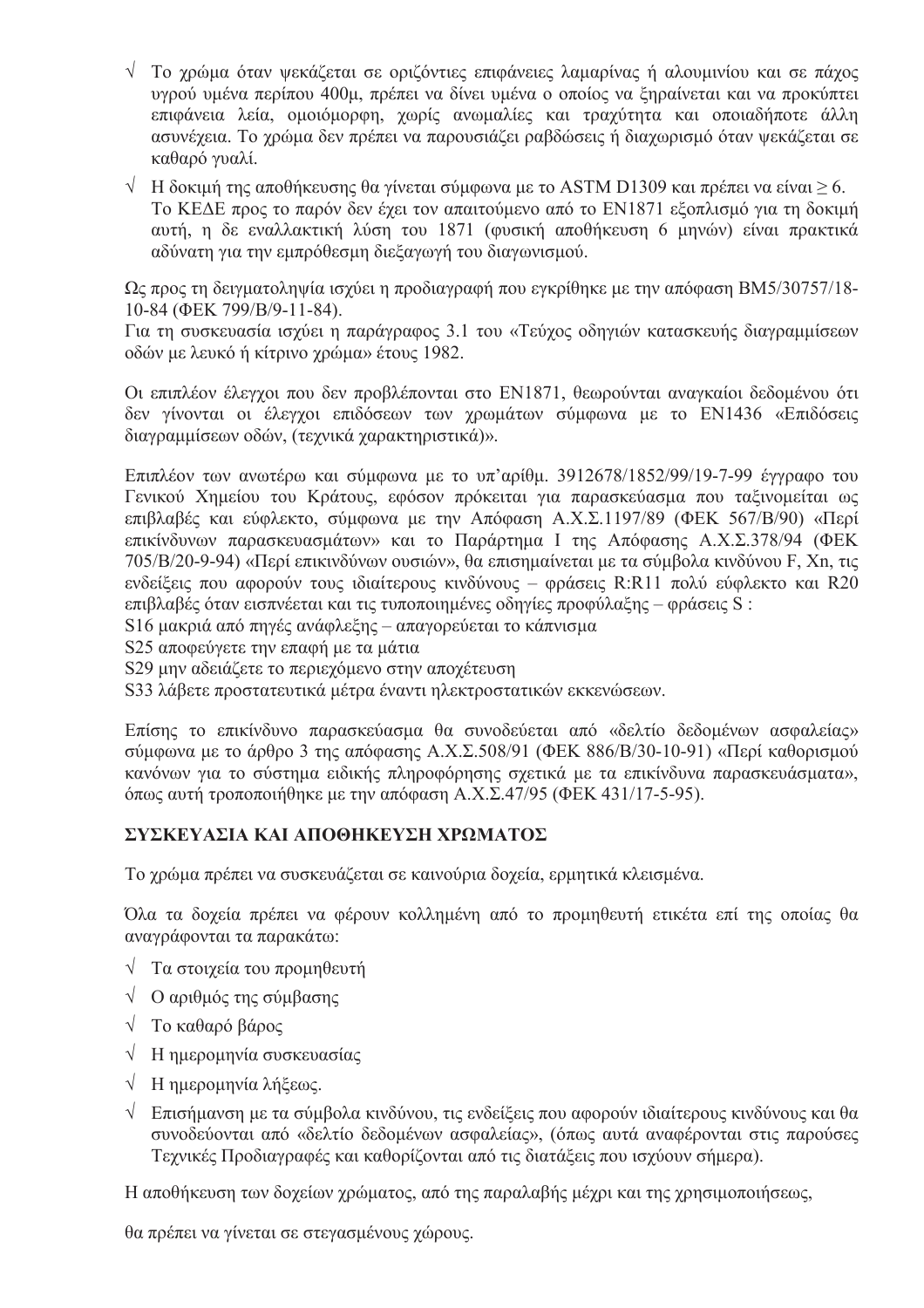Η θερμοκρασία των γώρων θα πρέπει να είναι οπωσδήποτε μεγαλύτερη των 5<sup>o</sup>C.

### Υάλινα ανακλαστικά σφαιρίδια διαγράμμισης οδών

Ισχύει το ευρωπαϊκό πρότυπο EN 1423 «υλικά επίπασης, υάλινα σφαιρίδια, αντιολισθητικά αδρανή και μείγματα αυτών», σε συνδυασμό με το Δ14β/οικ.57023/17-04-03 έγγραφο του Κ.Ε.Δ.Ε. Για τη δειγματοληψία ισχύει η προδιαγραφή, που εγκρίθηκε με την απόφαση BM5/30757/18-10-84 (Φ.Ε.Κ. 799/Β'/9-11-84) και για τη συσκευασία ισγύουν οι παρ. 4.1.5 & 4.1.6 του «τεύχους οδηγιών κατασκευής διαγραμμίσεως οδών με λευκό ή κίτρινο γρώμα» έτους 1982. Σύμφωνα με την προδιαγραφή ΕΛΟΤ ΕΝ 1423, η κοκκομετρική διαβάθμιση των υάλινων σφαιριδίων διαγράμμισης οδών θα πρέπει να είναι η παρακάτω:

| Κόσκινα ISO 565 - $R40/3$ μm | Συνολικό συγκρατούμενο βάρος %             |
|------------------------------|--------------------------------------------|
| 850                          | $0 \n\times 2$                             |
| 710                          | $0 \angle \omega \zeta 10$                 |
| 425                          | $25 \text{ } \epsilon \omega \varsigma 65$ |
| 250                          | $70 - 95$                                  |
| 150                          | $95 - 100$                                 |

Το 80% της συνολικής ποσότητας των σφαιριδίων πρέπει να φέρει επικάλυψη πρόσφυσης και το 20% επικάλυψη επίπλευσης.

Ο παραγωγός, ο οποίος οπωσδήποτε να είναι εφοδιασμένος με πιστοποίηση κατά ISO 9001, θα καταθέσει υπεύθυνη δήλωση, στην οποία θα βεβαιώνει την ύπαρξη επικάλυψης πρόσφυσης και επίπλευσης.

# **EIAIKOI OPOI**

- $1.$ Η προμήθεια του συνόλου της ποσότητας, θα γίνει με τμηματικές παραλαβές και κατ' ανώτατο όριο εντός δώδεκα (12) μηνών, από της υπογραφής της σύμβασης. Η ελάχιστη ποσότητα τμηματικής παραλαβής είναι πέντε (5) τόνοι της συνολικής ποσότητας.
- $\overline{2}$ . Για τα προσφερόμενα είδη, πρέπει να δηλώνεται στη προσφορά ο χρόνος παράδοσης κάθε τμηματικής παραγγελίας, ο οποίος δεν πρέπει να ξεπερνά τις 15 ημερολογιακές ημέρες, από τη παραγγελία της υπηρεσίας στο τηλέφωνο ή στο fax του προμηθευτή.
- $3<sub>1</sub>$ Τα υπό προμήθεια είδη θα παραδίδονται (τόπος παράδοσης) στο εργοτάξιο στη ΧΑΛΚΙΔΑ, της Διεύθυνσης Τεχνικών Έργων - Περιφερειακής Ενότητας Εύβοιας. Ο προμηθευτής θα μεριμνά για την παράδοση των υλικών κατά τη διάρκεια λειτουργίας των Δημοσίων Υπηρεσιών και θα ειδοποιεί τη υπηρεσία για την ημερομηνία και ώρα που προτίθεται να παραδώσει τα υλικά τουλάχιστον πέντε (5) εργάσιμες ημέρες νωρίτερα.
- $4.$ Ο προμηθευτής που θα αναδειχθεί από το διαγωνισμό μπορεί, κατά τις τμηματικές παραδόσεις, να παραδίδει ποσότητα αποκλίνουσα από τη παραγγελθείσα μέχρι 4%.
- 5. Η παραλαβή ολοκληρώνεται (χρόνος παραλαβής) με τη σύνταξη πρωτοκόλλου παραλαβής.
- 6. Η επιτροπή παραλαβής, διατηρεί το δικαίωμα κατά τις τμηματικές παραλαβές, να ελέγξει και ποιοτικά τη παραδιδόμενη ποσότητα, προς διαπίστωση της συμφωνίας προς τις τεγνικές προδιαγραφές.
- Ο ποιοτικός έλεγγος, θα γίνει από το αρμόδιο εργαστήριο του ΥΠΕΧΩΔΕ, μετά την  $6.1.$ αποστολή δείγματος.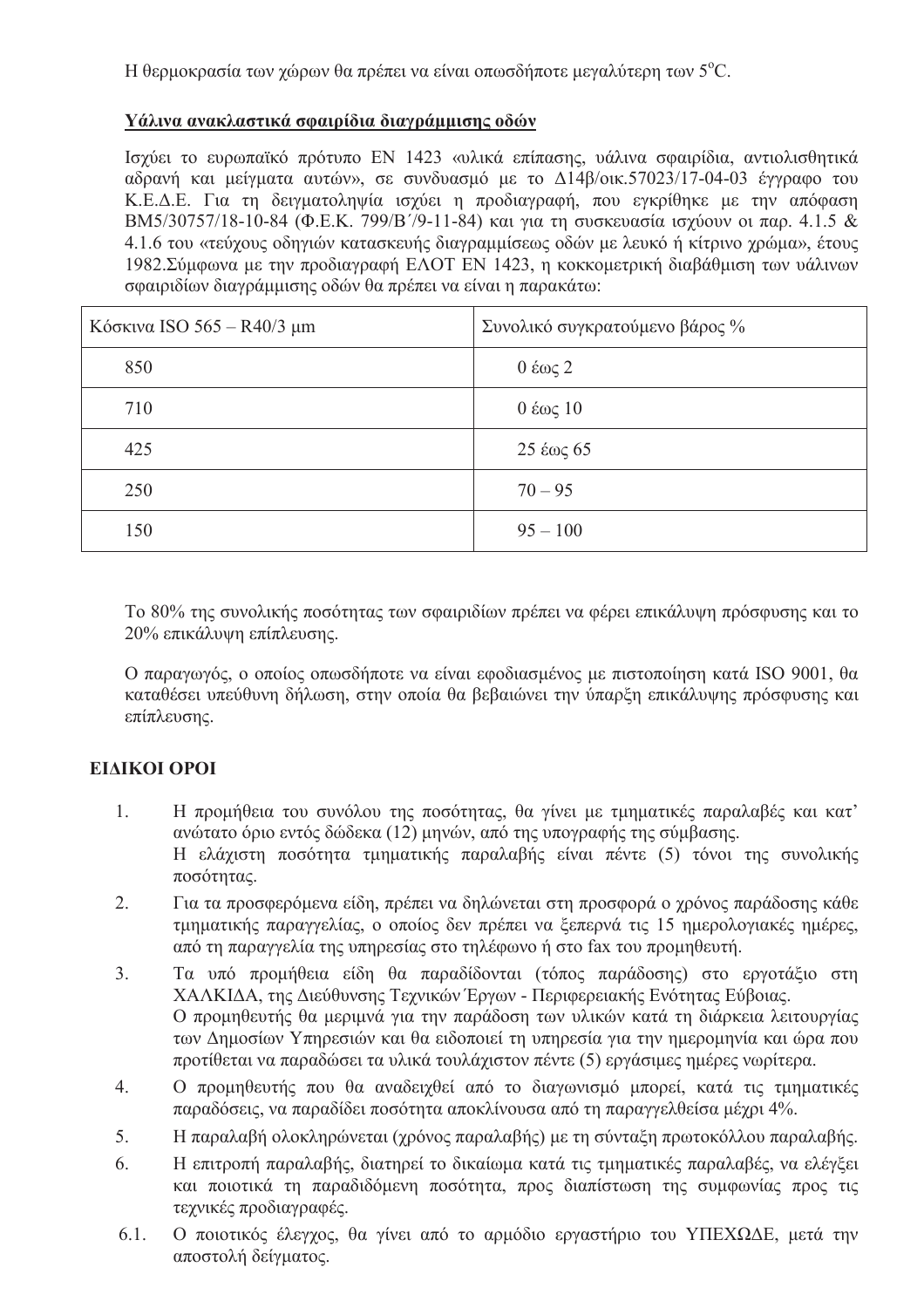- 6.2. Τα έξοδα του ελέγχου θα βαρύνουν το προμηθευτή και δεν καταβάλλονται.
- $6.3.$ Τα δείγματα παίρνονται παρουσία του προμηθευτή ή εξουσιοδοτημένου αντιπροσώπου του, ο οποίος και μεριμνά για όλη τη διαδικασία λήψης των δειγμάτων από την επιτροπή, σύμφωνα με την ισχύουσα νομοθεσία και συντάσσεται σχετικό πρωτόκολλο μακροσκοπικού ελέγχου και δειγματοληψίας (στη περίπτωση αυτή το πρωτόκολλο παραλαβής συντάσσεται μετά τα αποτελέσματα του ελέγχου).
- 6.4. Σε περίπτωση ασυμφωνίας, των αποτελεσμάτων του ελέγχου προς τις τεχνικές προδιαγραφές, η επιτροπή έγει το δικαίωμα να ζητήσει την άμεση αντικατάσταση της παραδιδόμενης ποσότητας ή να κηρύξει έκπτωτο το μειοδότη.
- Στις επιμέρους Τεχνικές Προδιαγραφές, τα καθοριζόμενα χαρακτηριστικά των υλικών,  $7.$ είναι τα ελάχιστα αναγκαία που απαιτούνται. Σαφώς καλύτερα χαρακτηριστικά, των καθοριζομένων κατά περίπτωση είναι επιθυμητά και θα αξιολογηθούν όπως και μερικές αποκλίσεις από αυτά.
- 8. Σε κάθε περίπτωση, τα χαρακτηριστικά του χρώματος και των υαλίνων σφαιριδίων θα πρέπει να καλύπτουν τις διατάξεις περί προδιαγραφών της Ε.Ε. και του ΥΠΕΧΩΔΕ, όπως ισχύουν σήμερα.
- 9. Θεωρείται ότι οι συμμετέχοντες στο διαγωνισμό, με τη προσφορά τους, αποδέχονται πλήρως όλους τους ειδικούς όρους.

## 6. Κατακύρωση - Προσφερόμενη ποσότητα

0 Διαγωνισμός αφορά την Προμήθεια Ασφάλτου για επούλωση λάκκων, συνολικού ποσού 70.000,00 Ευρώ, συμπεριλαμβανομένου του Φ.Π.Α. με δυνατότητα αύξησης 30% ή μείωσης 50% της τελικής ποσότητας σύμφωνα με το άρθρο 21 του Π.Δ. 118/2007 (K.Π.Δ.).

Οι προσφορές θα πρέπει να είναι ευκρινείς και αναλυτικές.

Κριτήριο για την κατακύρωση της προμήθειας και την τελική επιλογή του προμηθευτή αποτελεί η γαμηλότερη οικονομική προσφορά, εφόσον τα προσφερόμενα υλικά πληρούν τις προδιαγραφές που αναφέρονται στις Τεγνικές Προδιαγραφές που αναφέρονται παραπάνω.

Η ανάδειξη του προμηθευτή θα γίνει με απόφαση της Οικονομικής Επιτροπής της Περιφέρειας Στερεάς Ελλάδας ύστερα από εισήγηση της Επιτροπής διενέργειας του Διαγωνισμού.

Μετά την κατακύρωση του διαγωνισμού και μέσα σε 20 ημέρες από την πρόσκληση υποχρεούται ο αναδειχθείς ως προμηθευτής να προσέλθει στη Δ/νση Τεχνικών Έργων για την προσκόμιση των δικαιολογητικών κατακύρωσης στον οποίο θα περιλαμβάνονται δύο (2) μικρότεροι υποφακέλοι όπου στον έναν εξωτερικά θα αναγράφεται η λέξη «ΠΡΩΤΟΤΥΠΑ», και μέσα θα υπάργουν όλα τα πρωτότυπα δικαιολογητικά κατακύρωσης, ενώ στον άλλο θα αναγράφεται η λέξη «ΑΝΤΙΓΡΑΦΑ», και θα περιλαμβάνονται τα αντίγραφα των δικαιολογητικών κατακύρωσης, όπως αυτά κατά σειρά αναφέρονται παρακάτω:

- Απόσπασμα ποινικού μητρώου έκδοσης του <u>τελευταίου τριμήνου</u> πριν από την κοινοποίηση της ως άνω έγγραφης ειδοποίησης, (Αφορά Φυσικά Πρόσωπα,)
- V Πιστοποιητικό αρμόδιας δικαστικής ή διοικητικής αρχής, έκδοσης του τελευταίου εξαμήνου, πριν από την κοινοποίηση της ως άνω έγγραφης ειδοποίησης, από το οποίο να προκύπτει ότι δεν τελούν σε πτώχευση και, επίσης, ότι δεν τελούν σε διαδικασία κήρυξης πτώγευσης. (Αφορά Φυσικά και Νομικά Πρόσωπα,)
- $\checkmark$  Πιστοποιητικό που εκδίδεται από αρμόδια κατά περίπτωση αργή, από το οποίο να προκύπτει ότι κατά την ημερομηνία της ως άνω ειδοποίησης, είναι ενήμεροι ως προς τις υποχρεώσεις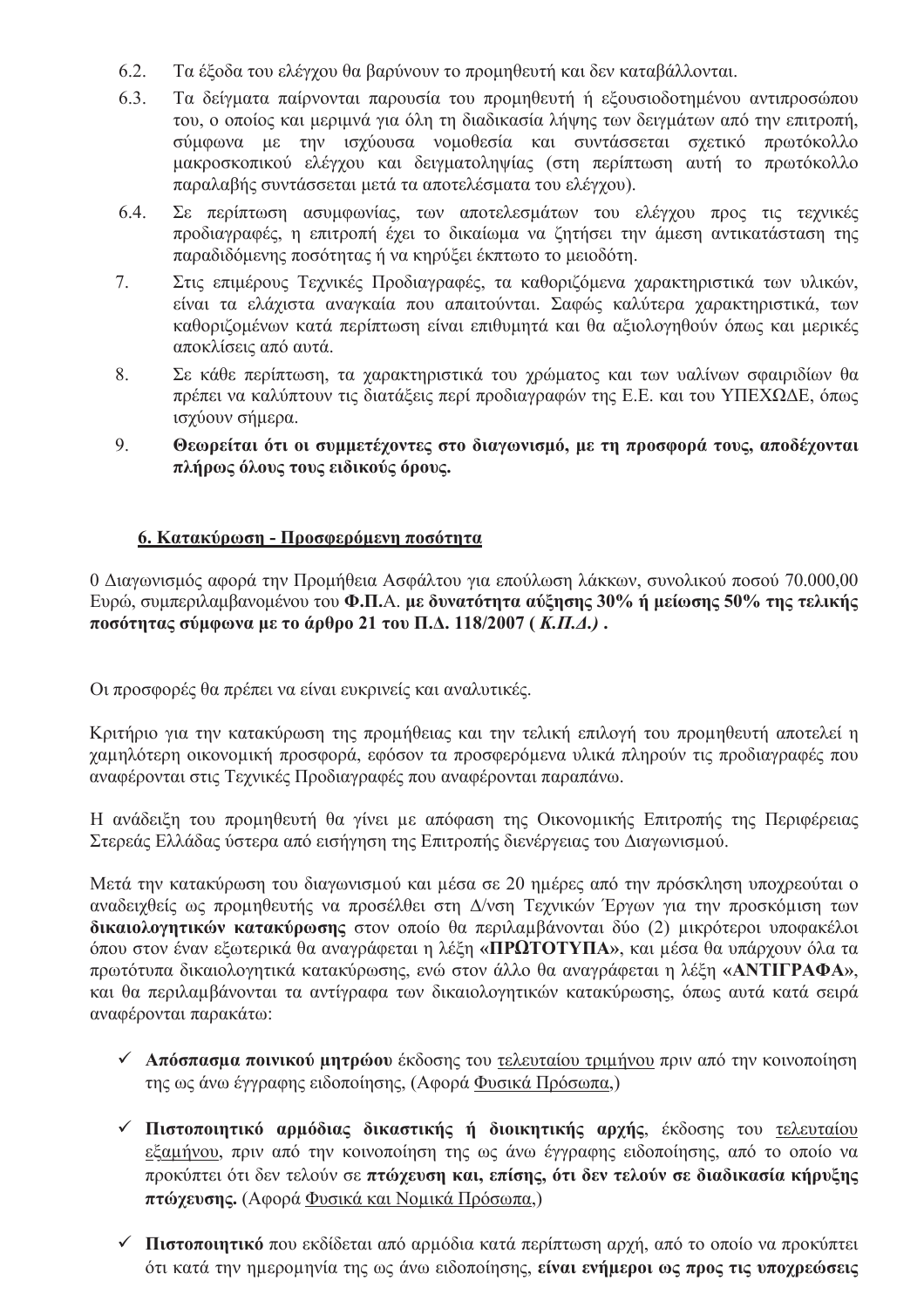τους που αφορούν τις εισφορές κοινωνικής ασφάλισης (κύριας και επικουρικής) και ως προς τις φορολογικές υποχρεώσεις τους. (Αφορά Φυσικά και Νομικά Πρόσωπα,)

- $\checkmark$  Πιστοποιητικό του οικείου Επιμελητηρίου, με το οποίο θα πιστοποιείται αφενός η εγγραφή τους σ' αυτό και το ειδικό επάγγελμά τους, κατά την ημέρα διενέργειας του διαγωνισμού, και αφετέρου ότι εξακολουθούν να παραμένουν εγγεγραμμένοι μέχρι της επίδοσης της ως άνω έγγραφης ειδοποίησης. Για όσους ασκούν γεωργικό ή κτηνοτροφικό επάγγελμα, απαιτείται σγετική βεβαίωση άσκησης επαγγέλματος, από αρμόδια αργή του Δημοσίου ή του οικείου ΟΤΑ. (Αφορά Φυσικά και Νομικά Πρόσωπα.)
- Πιστοποιητικό αρμόδιας δικαστικής ή διοικητικής αρχής, έκδοσης του τελευταίου εξαμήνου, πριν από την κοινοποίηση της έγγραφης ειδοποίησης, από το οποίο να προκύπτει ότι δεν τελούν υπό κοινή εκκαθάριση του κ.ν. 2190/1920, όπως εκάστοτε ισχύει (για Ε.Π.Ε., Ο.Ε. και Ε.Ε από αρμόδιο τμήμα του Πρωτοδικείου της έδρας τους και για Α.Ε. από την αρμόδια Υπηρεσία της Περιφερειακής Ενότητας, στο μητρώο Ανωνύμων Εταιρειών της οποίας είναι εγγεγραμμένη), ή ειδική εκκαθάριση του ν. 1892/1990 (Α 101), όπως εκάστοτε ισχύει (για Ε.Π.Ε., Ο.Ε. και Ε.Ε από αρμόδιο τμήμα του Πρωτοδικείου της έδρας τους και για Ανώνυμες εταιρίες από το αρμόδιο Εφετείο της έδρας της), ή άλλες ανάλογες καταστάσεις (μόνο για αλλοδαπά νομικά πρόσωπα) (Αφορά Νομικά Πρόσωπα,)
- ν Απόσπασμα ποινικού μητρώου έκδοσης του τελευταίου τριμήνου για τους διαχειριστές,
- ν στις περιπτώσεις των εταιρειών περιορισμένης ευθύνης (Ε.Π.Ε.) και των προσωπικών εταιρειών (Ο.Ε. και Ε.Ε.), για τον πρόεδρο και διευθύνοντα σύμβουλο για τις ανώνυμες εταιρείες (Α.Ε.) και για τον πρόεδρο του Διοικητικού Συμβουλίου σε περίπτωση Συνεταιρισμού. (Αφορά Νομικά Πρόσωπα)
- ν Δικαιολογητικά σύστασης (Αφορά Νομικά Πρόσωπα) / Βεβαίωση αρμόδιας αρχής ότι ο Συνεταιρισμός λειτουργεί νόμιμα. (Αφορά Συνεταιρισμούς)
- ν Οι Ενώσεις προσώπων που υποβάλλουν κοινή προσφορά θα πρέπει να καταθέσουν τα παραπάνω κατά περίπτωση δικαιολογητικά για κάθε πρόσωπο που συμμετέχει στην ένωση. Οι αλλοδαποί και τα αλλοδαπά νομικά πρόσωπα θα προσκομίσουν ισοδύναμα με τα ακόλουθα έγγραφα, αρμόδιας διοικητικής ή δικαστικής αρχής με βάση την ισχύουσα νομοθεσία της γώρας εγκατάστασής τους. Εάν σε κάποια Χώρα δεν εκδίδονται τα παραπάνω δικαιολογητικά ή έγγραφα, ή δεν καλύπτουν όλες τις παραπάνω περιπτώσεις, μπορούν να αντικατασταθούν από υπεύθυνη δήλωση του προμηθευτή που γίνετε ενώπιον δικαστικής ή διοικητικής αργής ή συμβολαιογράφου. Η μη έγκαιρη και προσήκουσα υποβολή των δικαιολογητικών συνιστά λόγο αποκλεισμού του προμηθευτή από τον διαγωνισμό.
- V Το αρμόδιο όργανο παραλαβής και αποσφράγισης προσφορών προβαίνει επίσης στην αποσφράγιση του φακέλου των δικαιολογητικών κατακύρωσης την ημερομηνία και ώρα που ορίζεται από σχετική πρόσκληση.
- ν Μετά την ολοκλήρωση της αξιολόγησης, η Επιτροπή Διαγωνισμού θα υποβάλει τα Πρακτικά και όλα τα στοιχεία του φακέλου του διαγωνισμού, στην Οικονομική Επιτροπή που διατηρεί το δικαίωμα να αποφασίσει για την κατακύρωση της προμήθειας.
- ν Μετά την Κατακύρωση αποστέλλεται στον ανάδοχο σχετική ανακοίνωση στην οποία επισυνάπτεται σχέδιο Σύμβασης προμήθειας. Μέσα σε χρονικό διάστημα δέκα (10) ημερών από την λήψη έγγραφης πρόσκλησης από την Αναθέτουσα Αργή, ο Ανάδογος υπογρεούται να προσέλθει για την υπογραφή της Σύμβασης προσκομίζοντας τη γρηματική Εγγύηση καλής εκτέλεσης του έργου. Στην περίπτωση που κάποιος ανάδοχος δεν προσέλθει να υπογράψει τη Σύμβαση, κηρύσσεται υποχρεωτικά έκπτωτος με απόφαση της Οικονομικής Επιτροπής και επιβάλλονται οι καθοριζόμενες από το νόμο κυρώσεις.